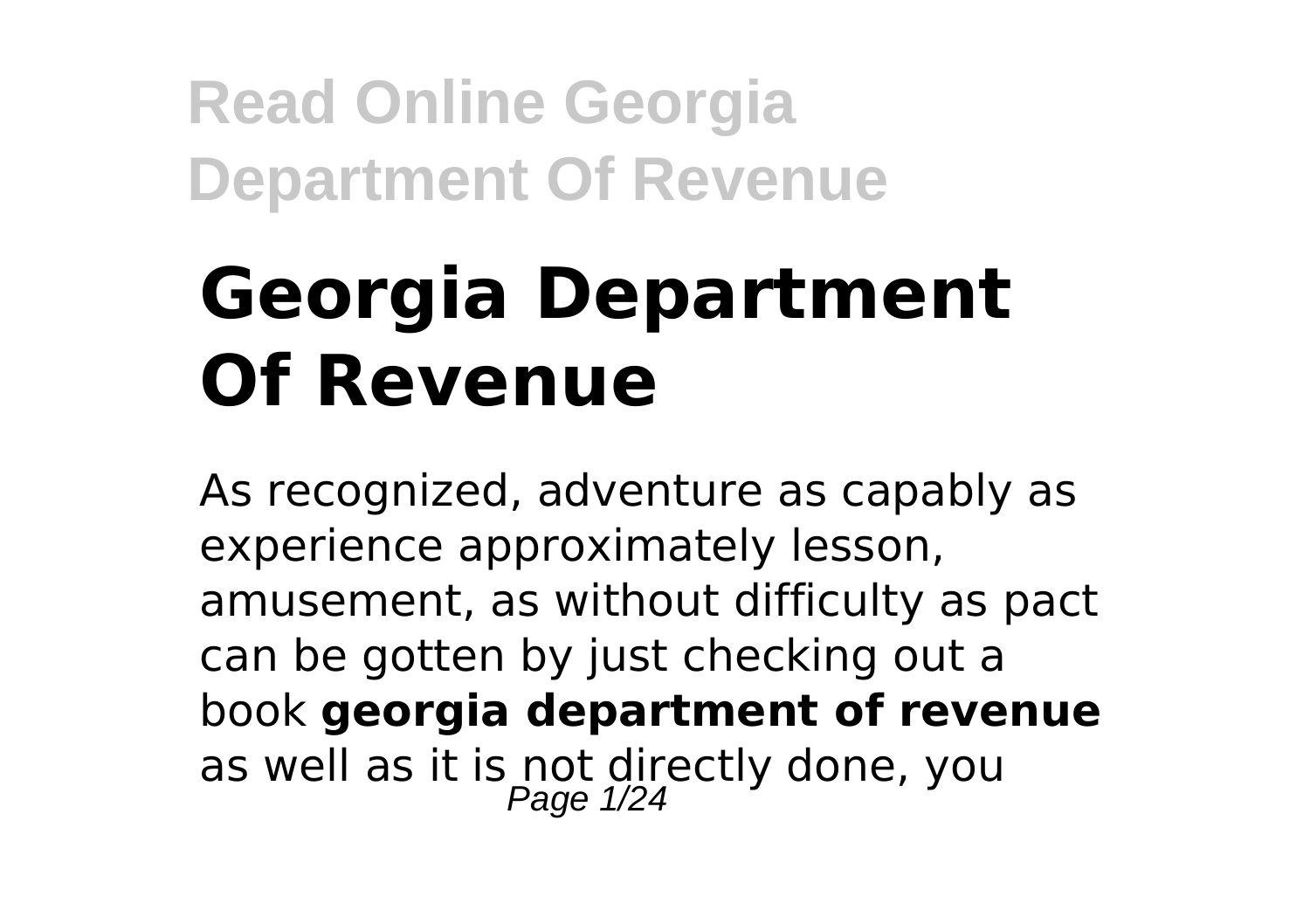could receive even more going on for this life, all but the world.

We have enough money you this proper as skillfully as easy pretentiousness to get those all. We provide georgia department of revenue and numerous books collections from fictions to scientific research in any way. in the

Page 2/24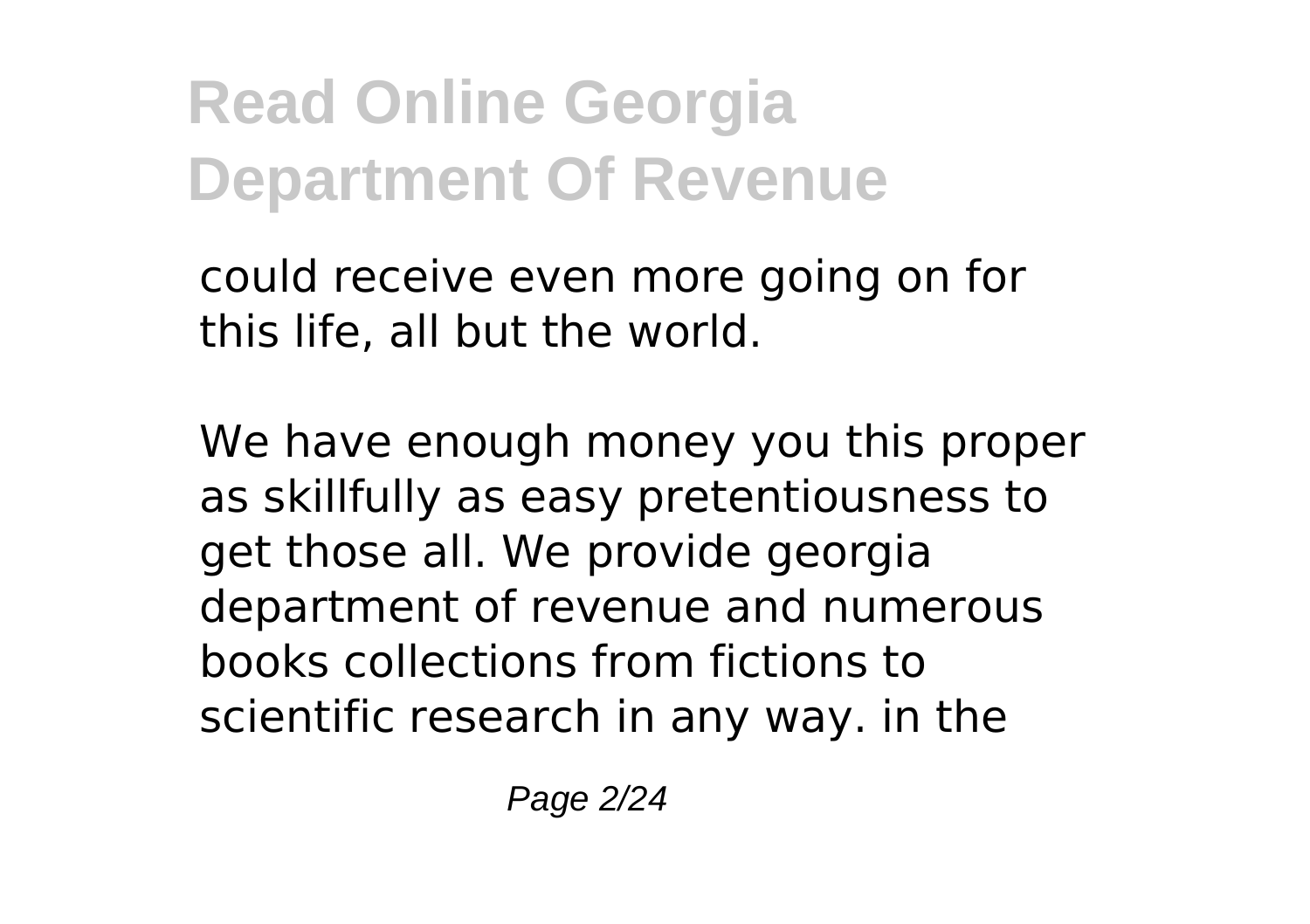course of them is this georgia department of revenue that can be your partner.

Ebooks and Text Archives: From the Internet Archive; a library of fiction, popular books, children's books, historical texts and academic books. The free books on this site span every

Page 3/24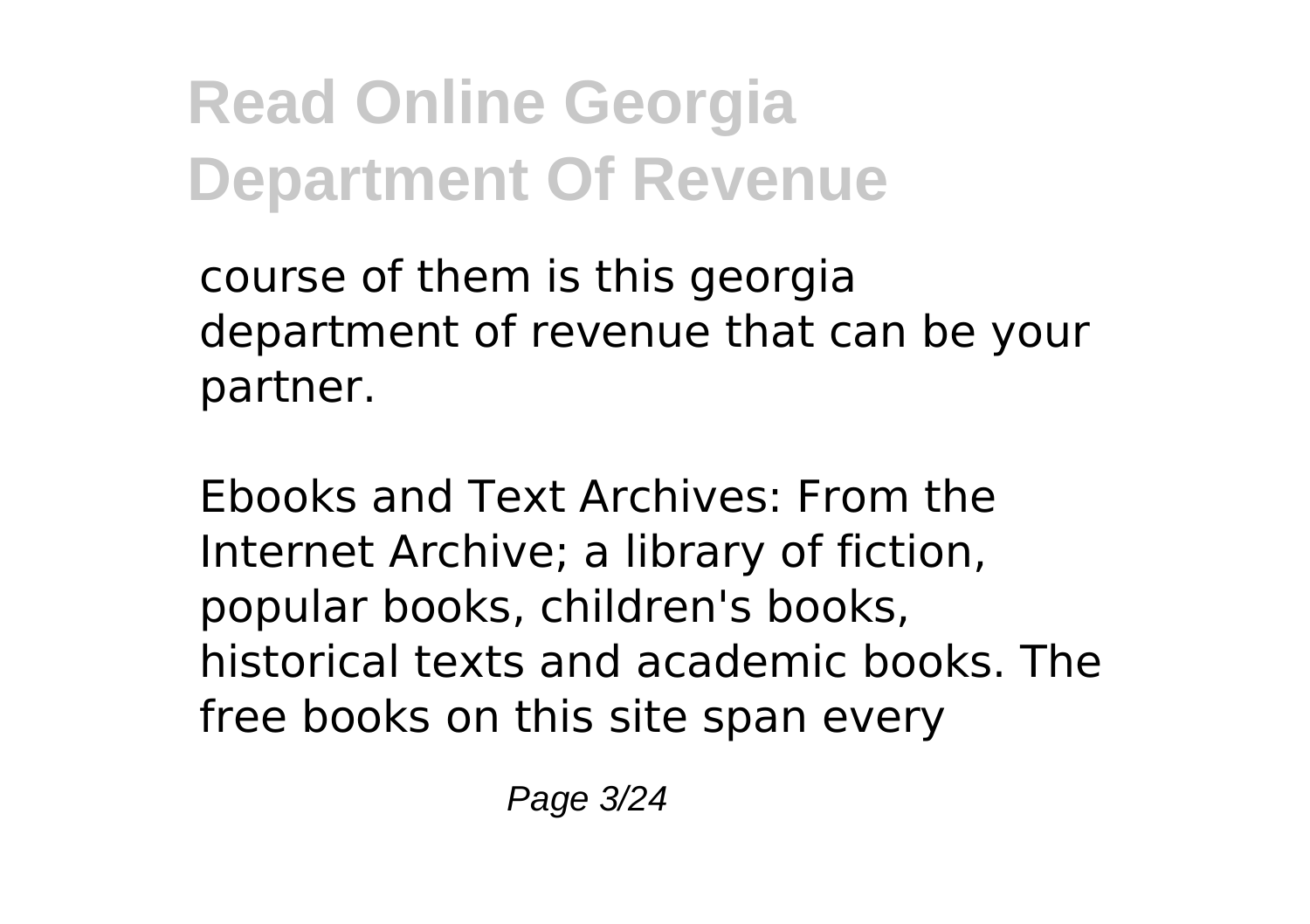possible interest.

**Georgia Department Of Revenue** Mission Statement The mission of the Department of Revenue is to administer the tax laws of the State of Georgia fairly and efficiently in order to promote

#### **Georgia Department of Revenue**

Page 4/24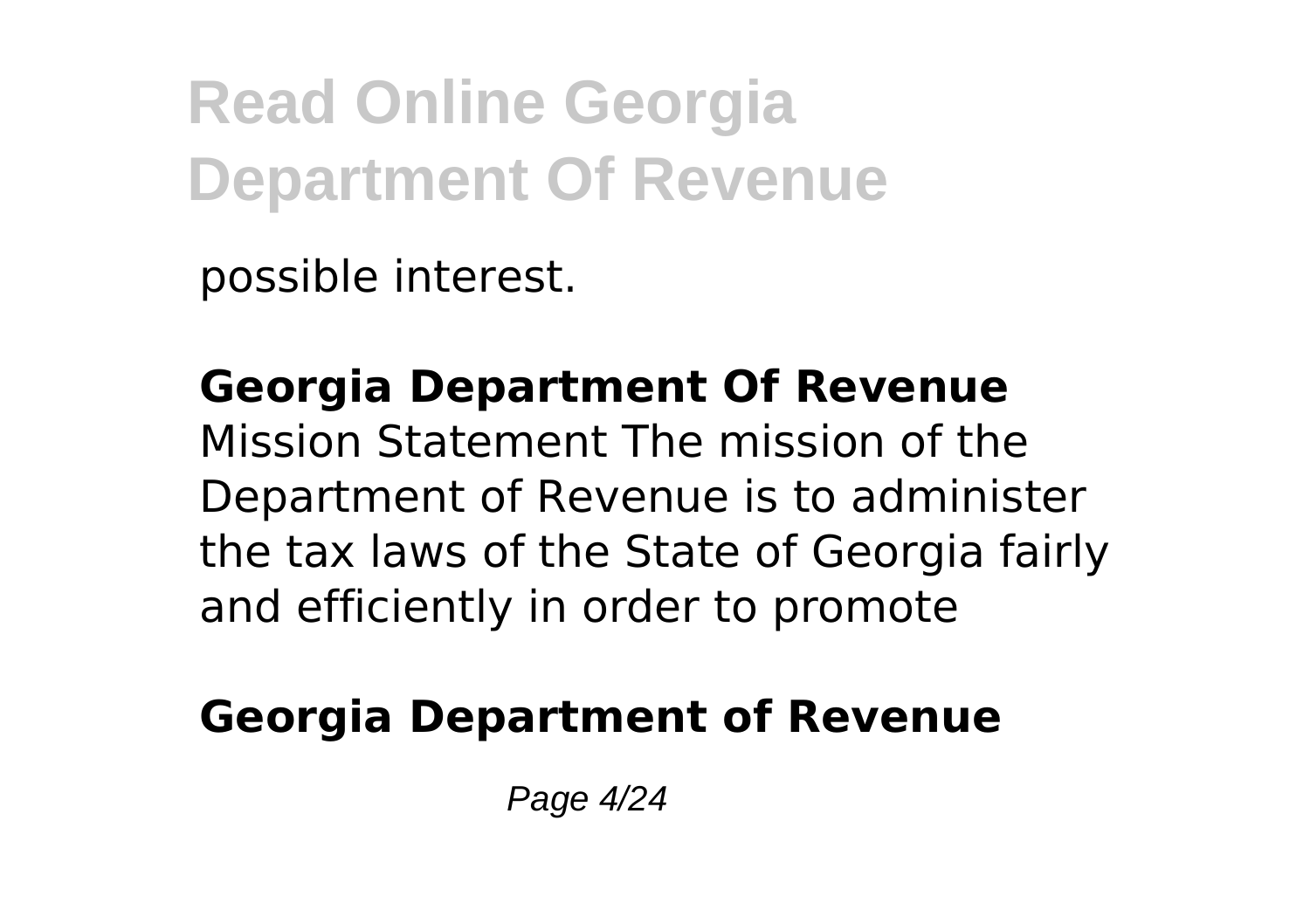Department of Revenue DOR. The principal tax collecting and tax law enforcement agency for the state, the Georgia Department of Revenue offers information about taxes for individuals, corporations, and tax professionals. Office Visit. 1800 Century Boulevard, NE Atlanta, GA 30345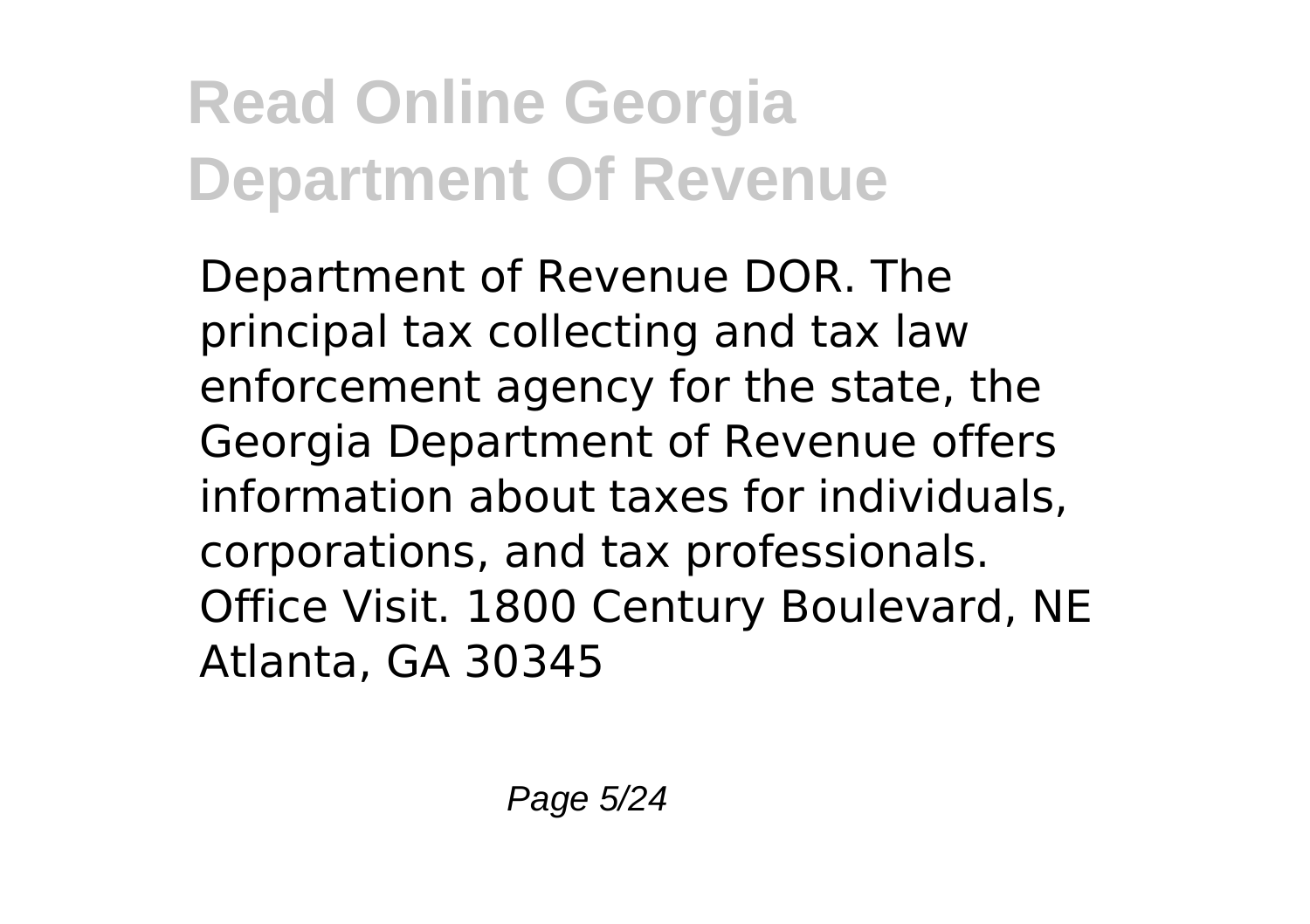### **Department of Revenue | Georgia.gov**

Georgia MVD offers online applications and information regarding tag renewals, license plates, titles, dealer registrations and commercial vehicles. Motor Vehicles | Georgia Department of Revenue Skip to main content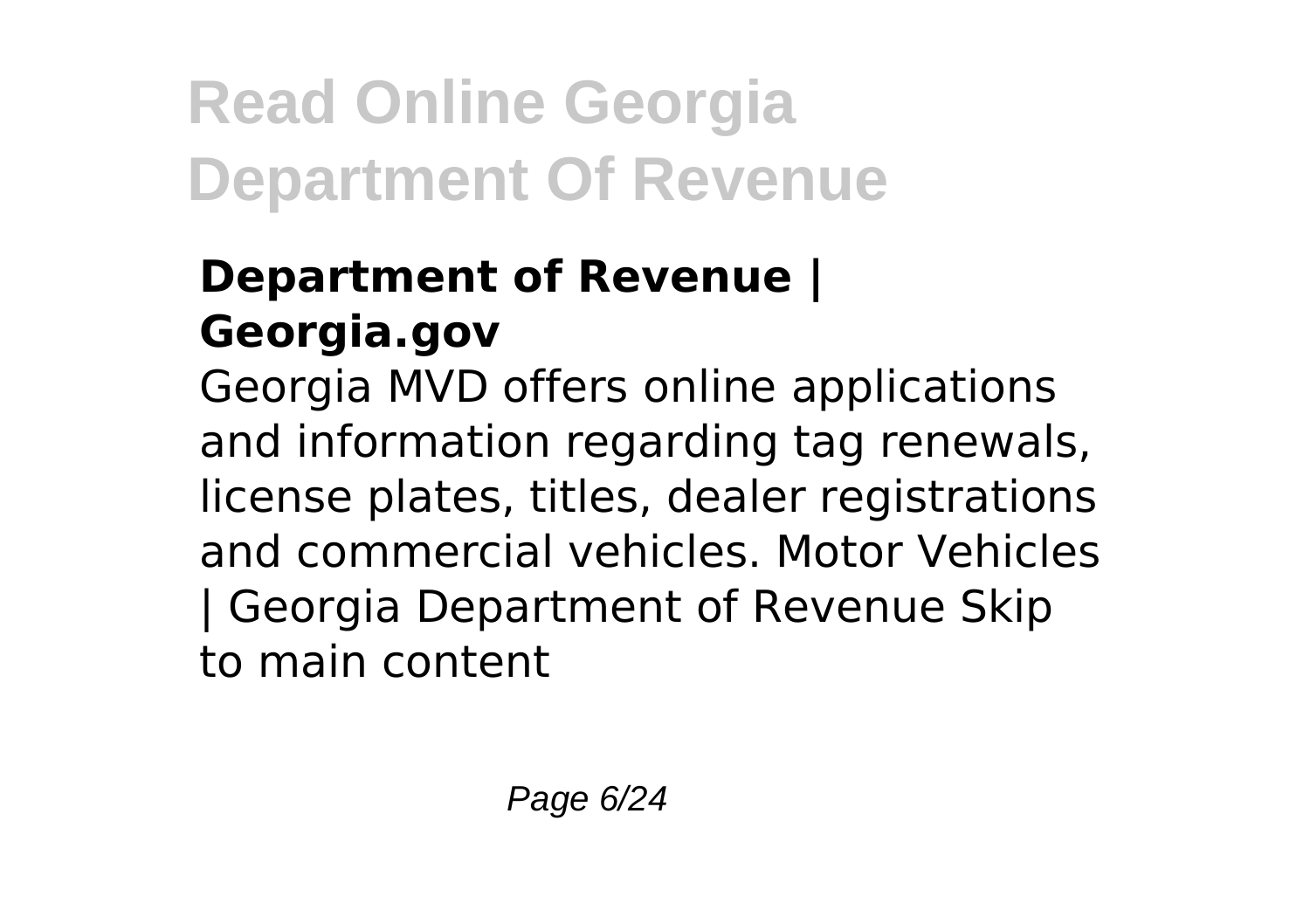#### **Motor Vehicles | Georgia Department of Revenue**

Department of Revenue DOR. The principal tax collecting and tax law enforcement agency for the state, the Georgia Department of Revenue offers information about taxes for individuals, corporations, and tax professionals. Office Visit. 1800 Century Boulevard, NE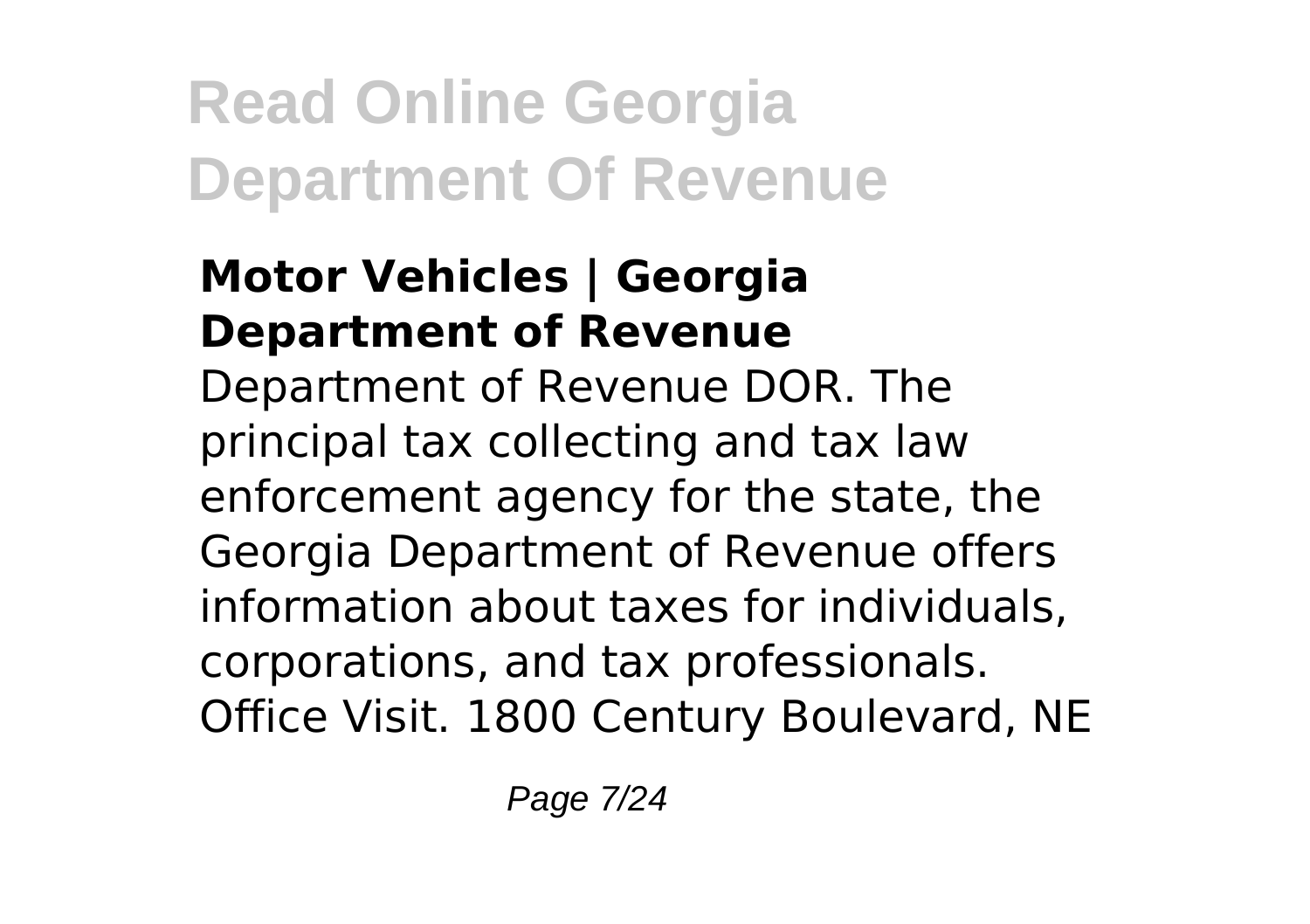Atlanta, GA 30345

### **Department of Revenue | Georgia.gov**

Georgia Department of Revenue November 26 at 4:50 AM · All state offices, including the Department of Revenue, will be closed Thursday and Friday, November 26 and 27, 2020 for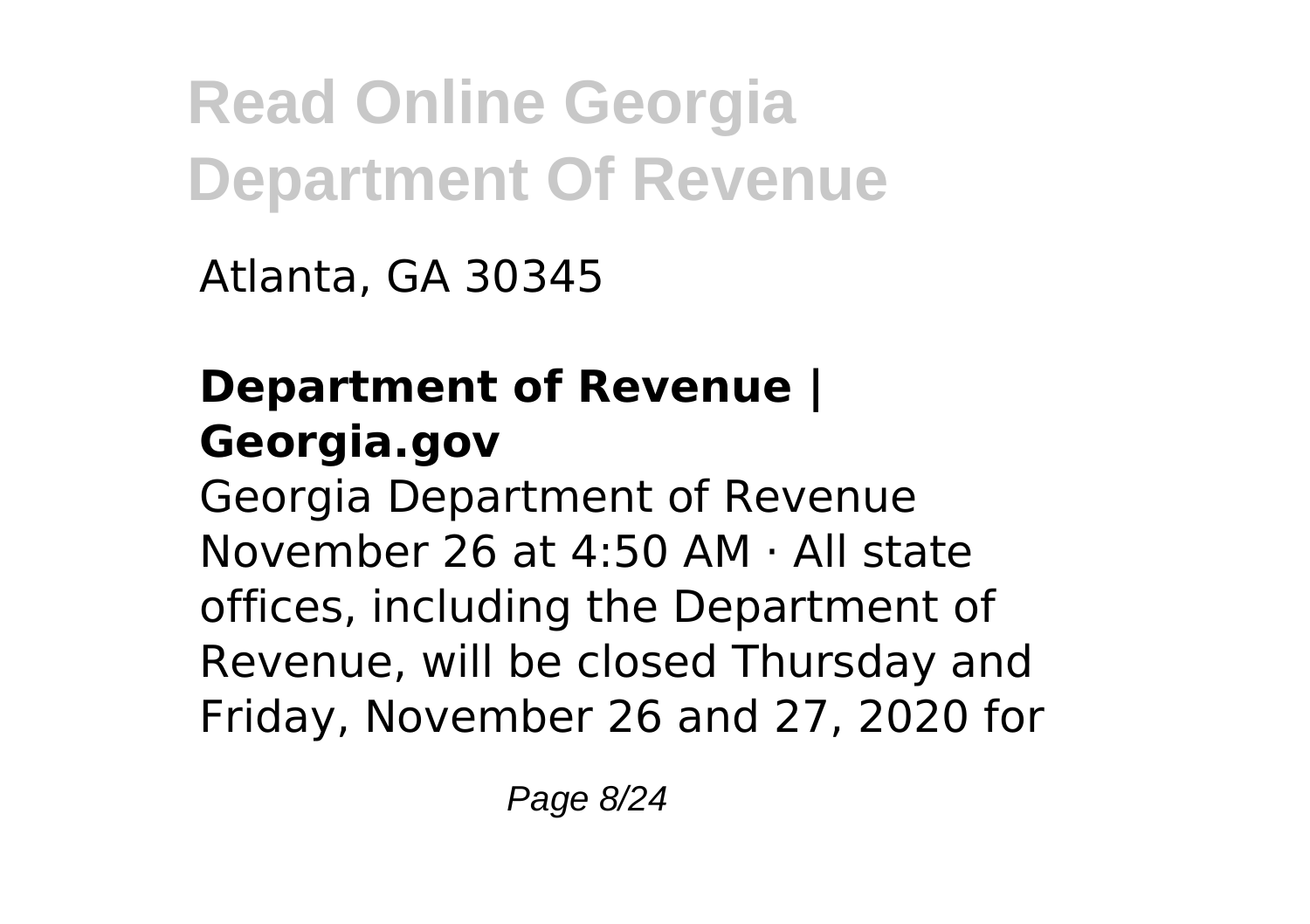state holidays.

### **Georgia Department of Revenue - Home | Facebook**

The best phone number and way to avoid the wait on hold, available live chat options, and the best ways overall to contact Georgia Department of Revenue in an easy-to-use summary, as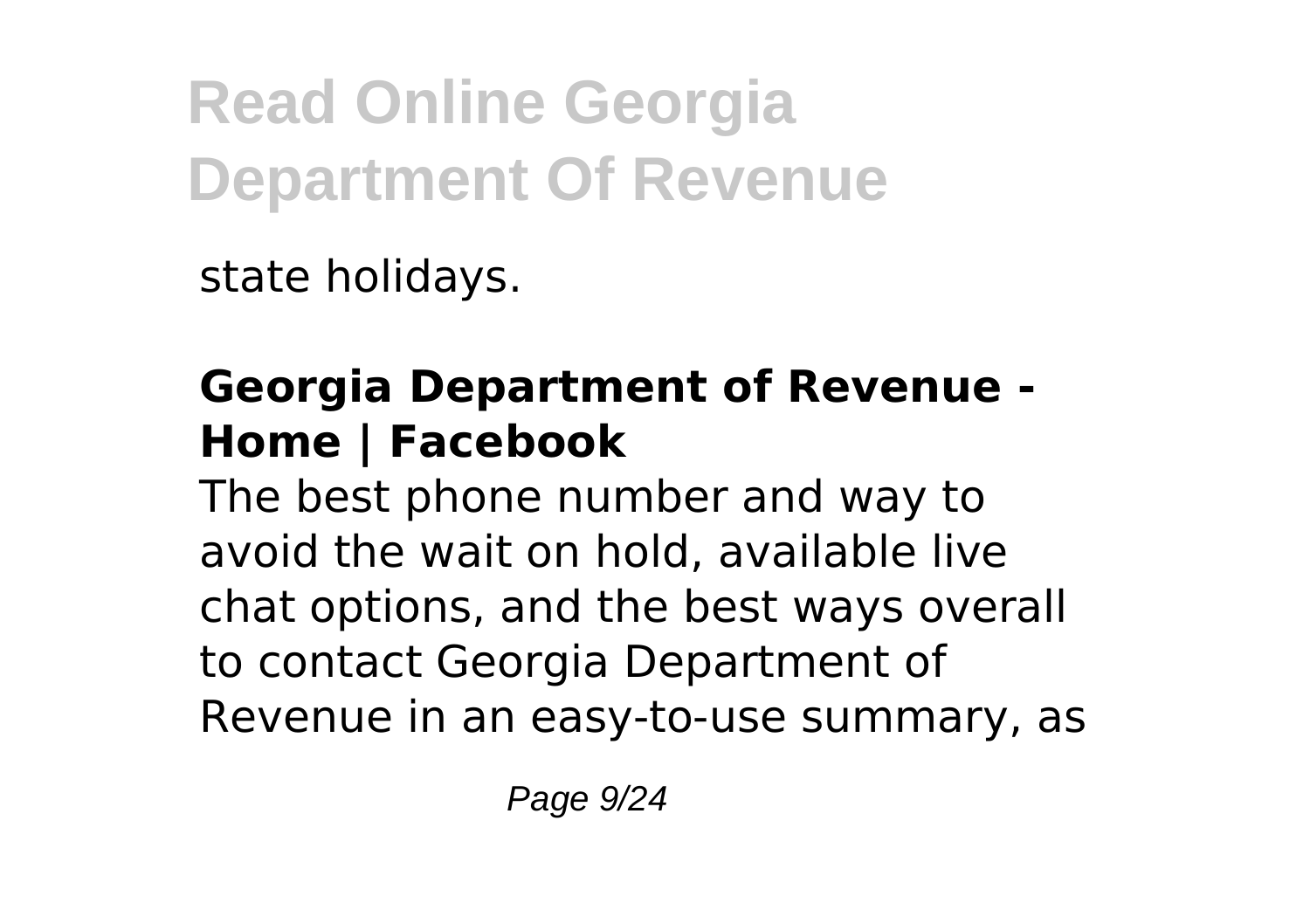well as a full comparison of the 9 ways to reach Georgia Department of Revenue, compared by speed and customer r...

**Contact Georgia Department of Revenue | Fastest, No Wait Time** Depending on the type of business, you may need to register with the

Page 10/24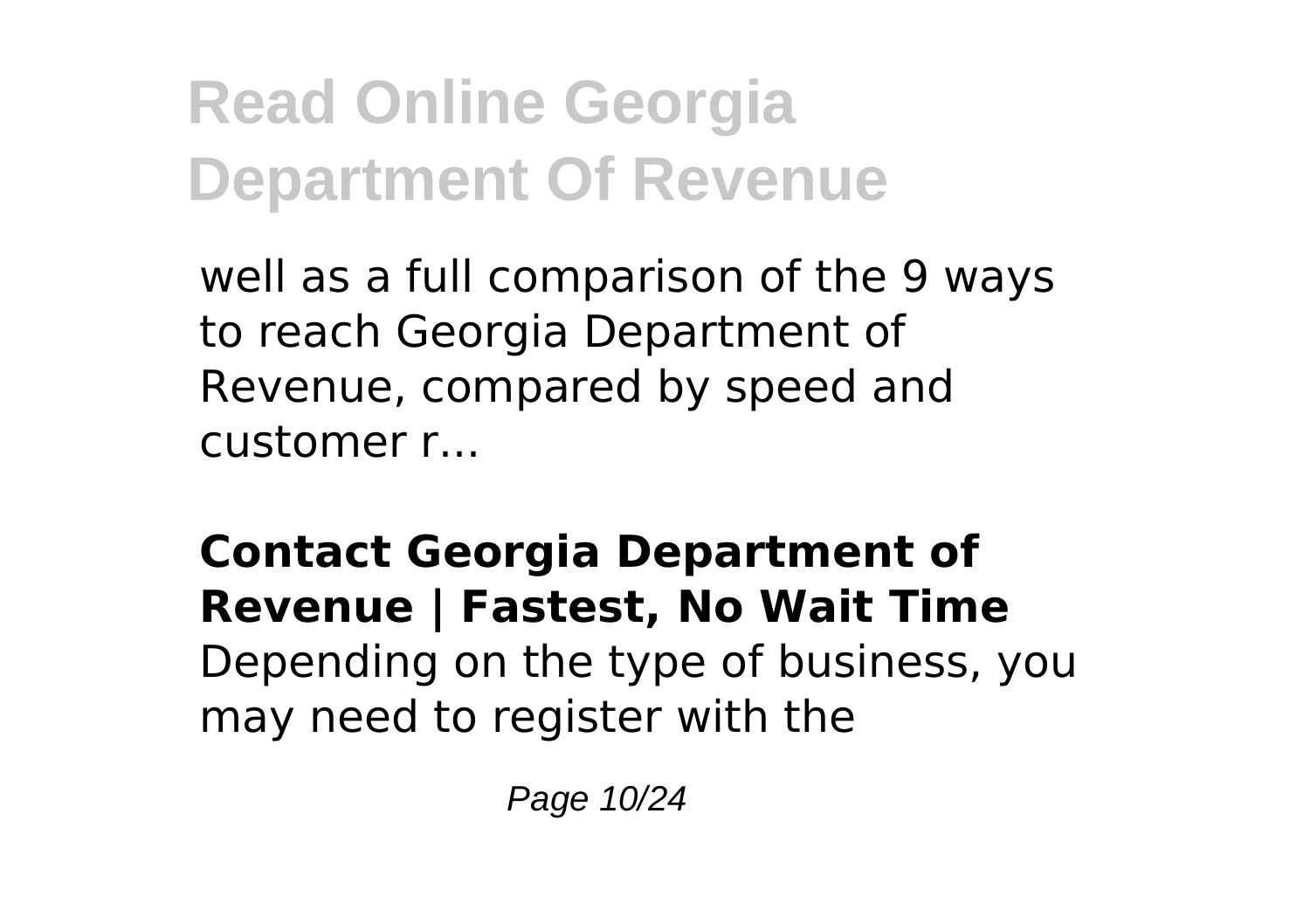Department of Revenue (DOR) to collect and periodically pay various types of business taxes. The DOR has online tools to help you open an account and file your taxes.

#### **Register a Business with Georgia Department of Revenue ...**

This is a Department of Revenue system

Page 11/24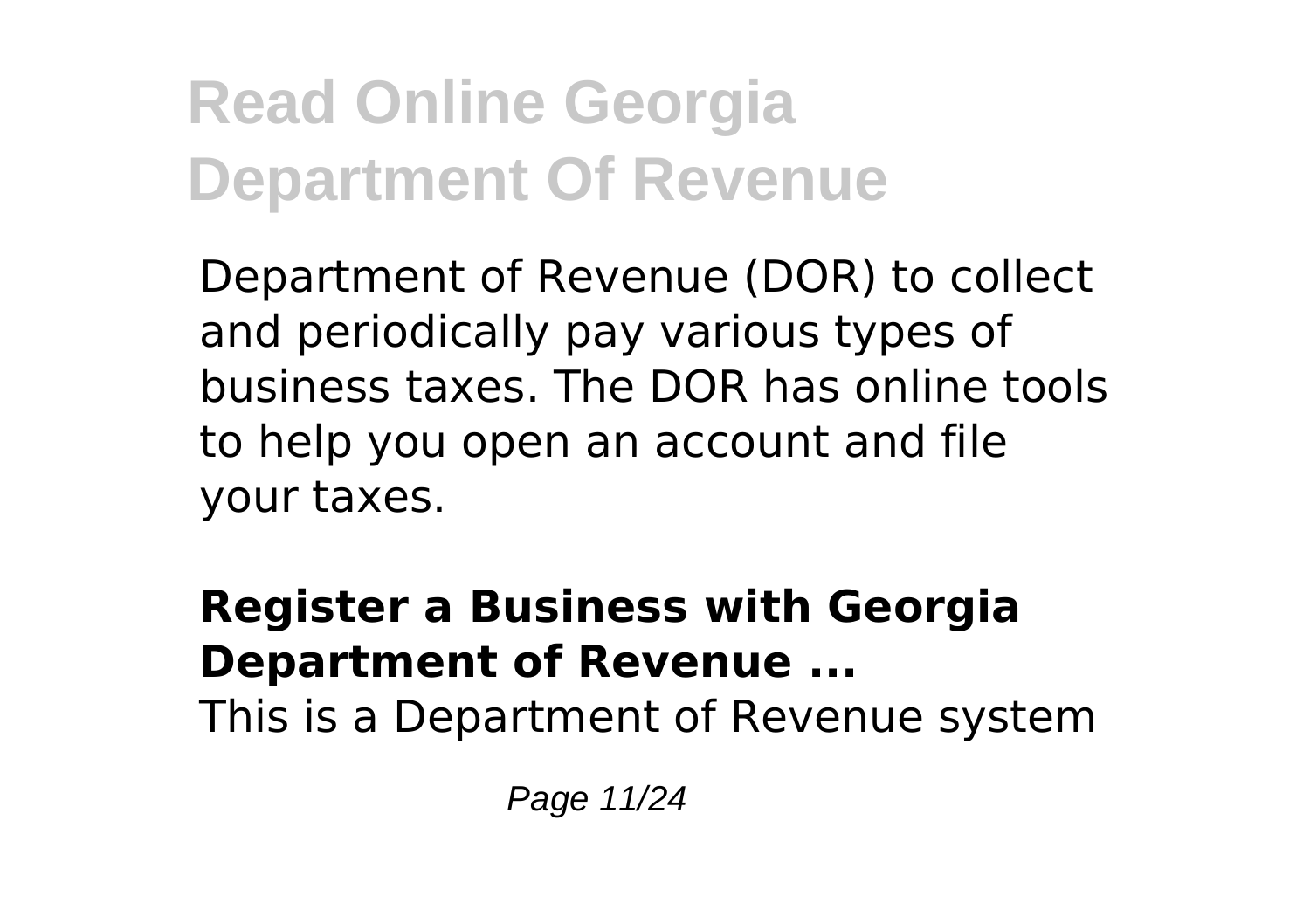and is intended for official use only. Unauthorized access is prohibited. All user activities are subject to monitoring in accordance with the Department of Revenue's policies to ensure compliance with Tax Information Security Guidelines for Federal, State, and Local Agencies, IRS Publication 1075, dated June 2002, and State laws.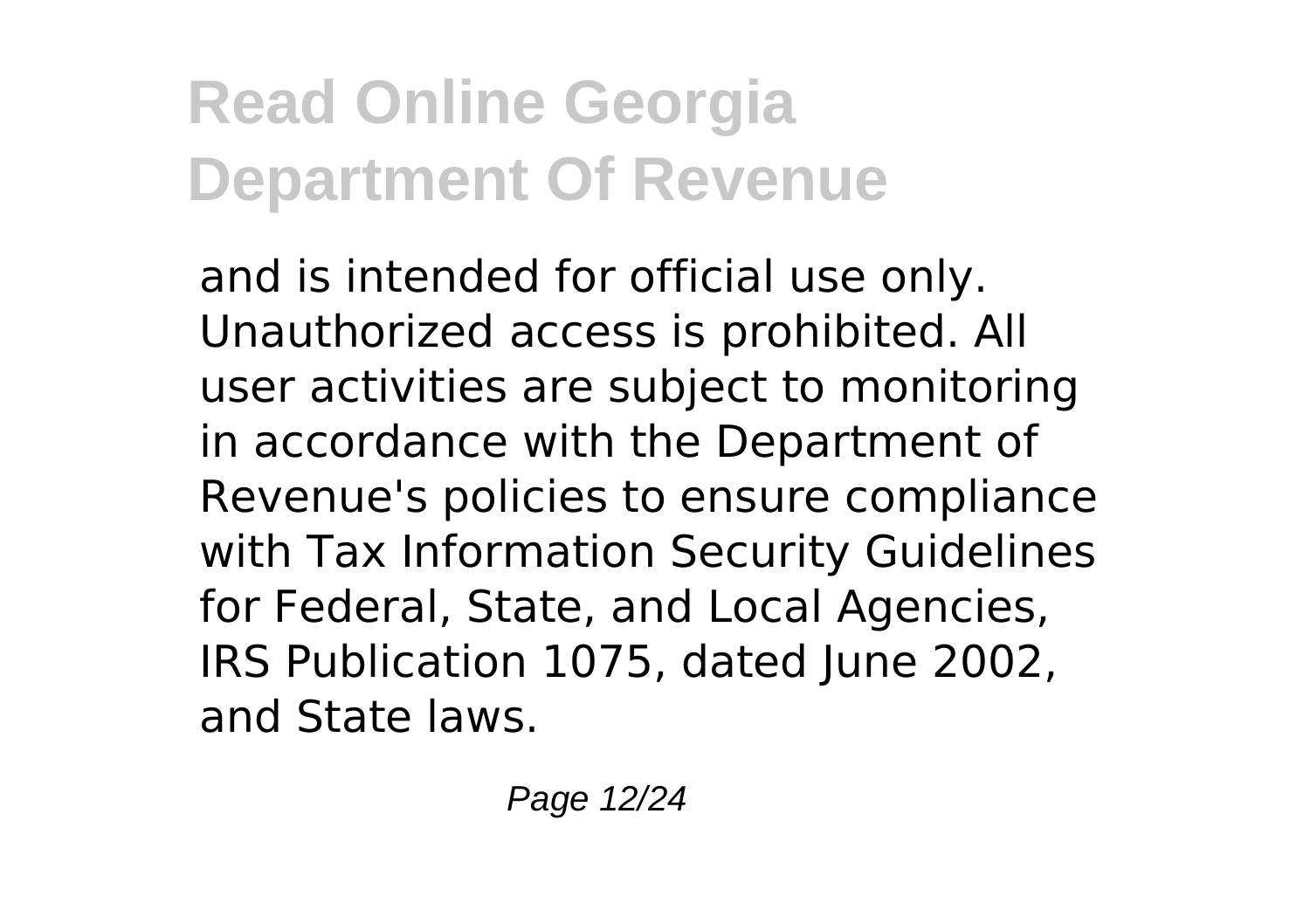### **Georgia Department of Revenue – Login**

Last year, the Georgia Department of Revenue blocked over \$98 million in tax fraud! Learn how to reduce your risk of becoming the next victim. Read more. This information was prepared as a public service of the State of Georgia to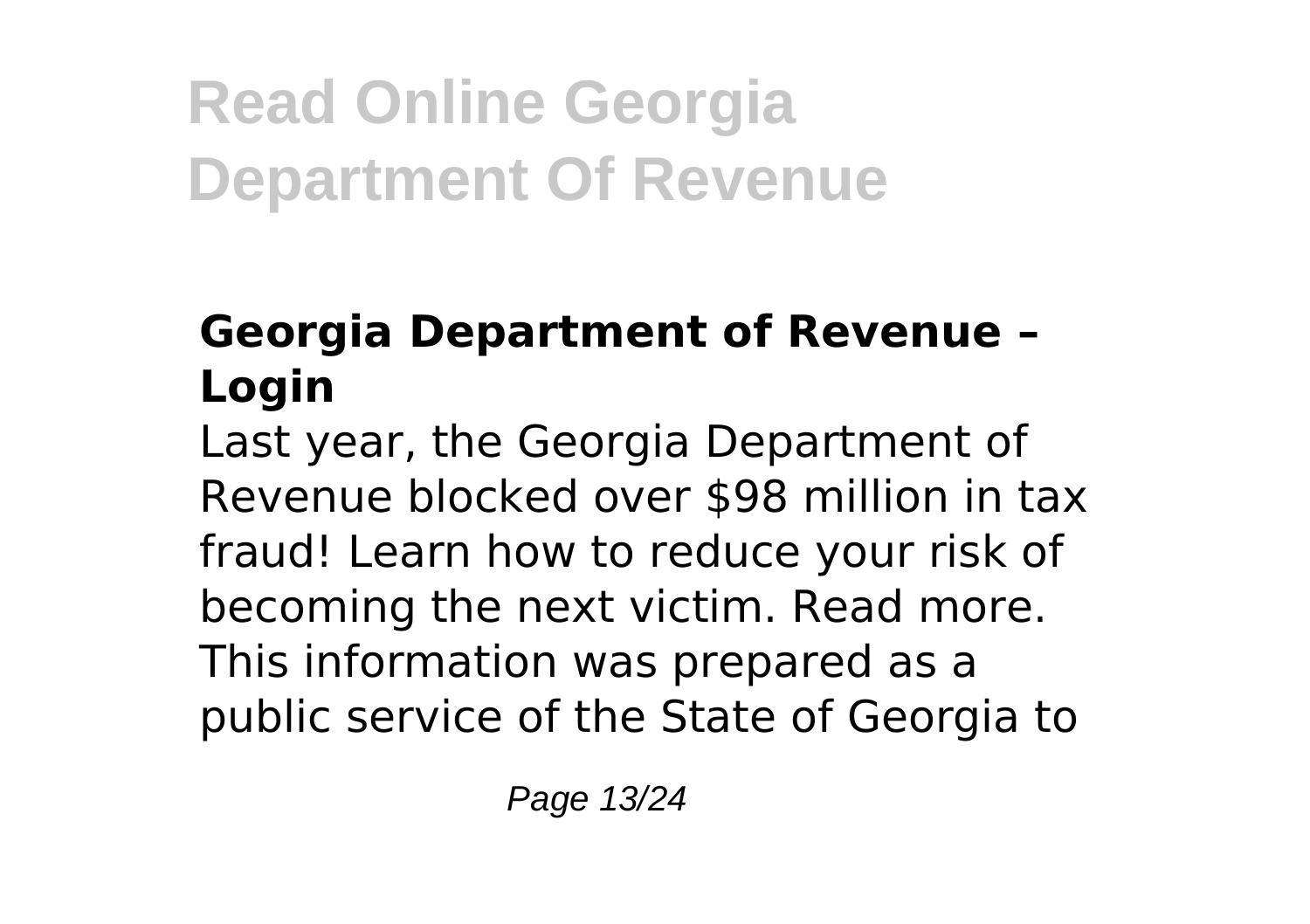provide general information, not to advise on any specific legal problem.

### **Where's My Refund? | Georgia.gov** As the Georgia Department of Labor (GDOL) anticipates a decision on the future of the Coronavirus Aid, Relief, and Economic Security (CARES) Act, Congress continues to debate the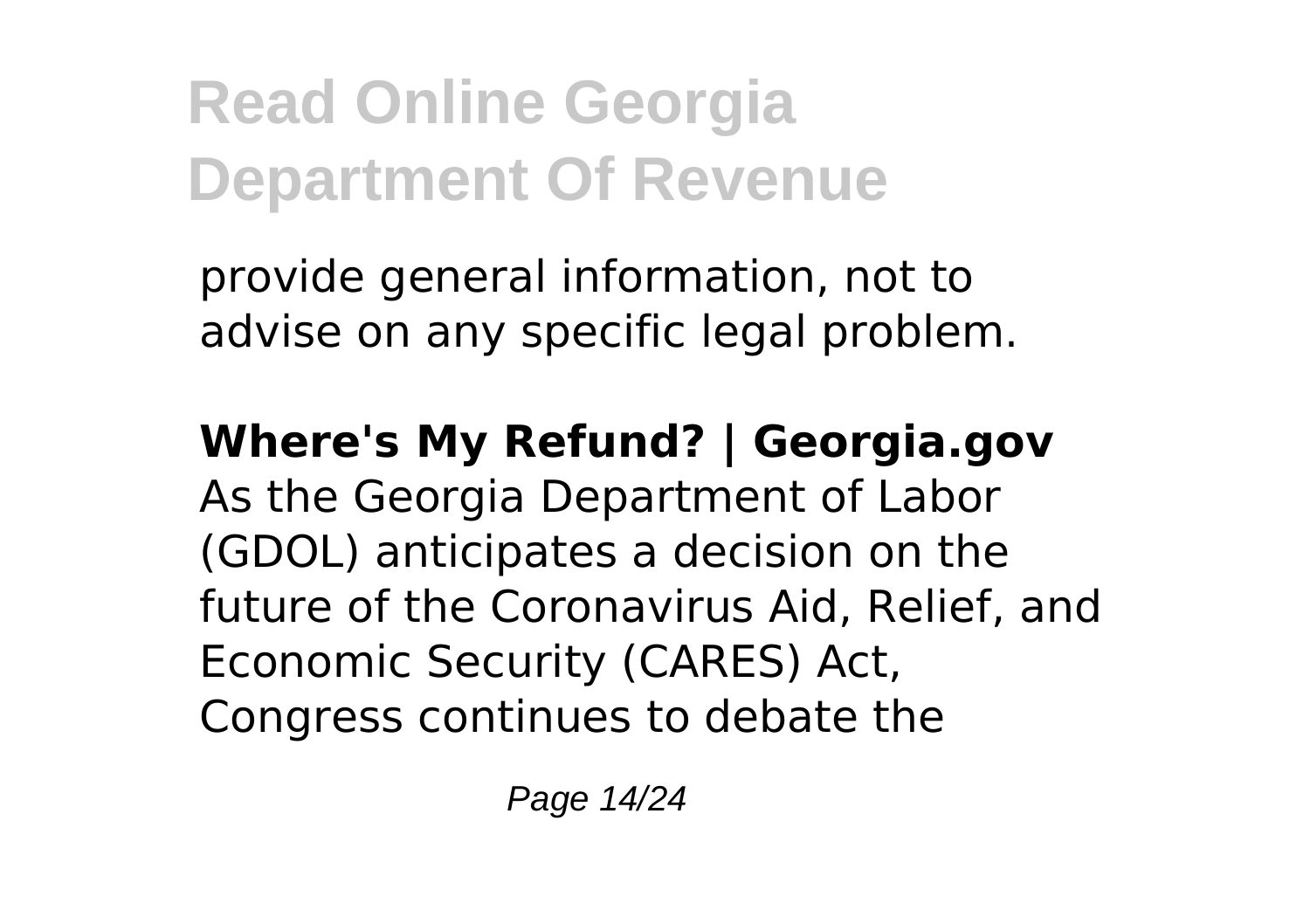specifics of funding allocation and program timeframes. On Dec. 31, 2020,

#### **Georgia Department of Labor**

You have been successfully logged out. You may now close this window.

### **Georgia Tax Center**

...

Page 15/24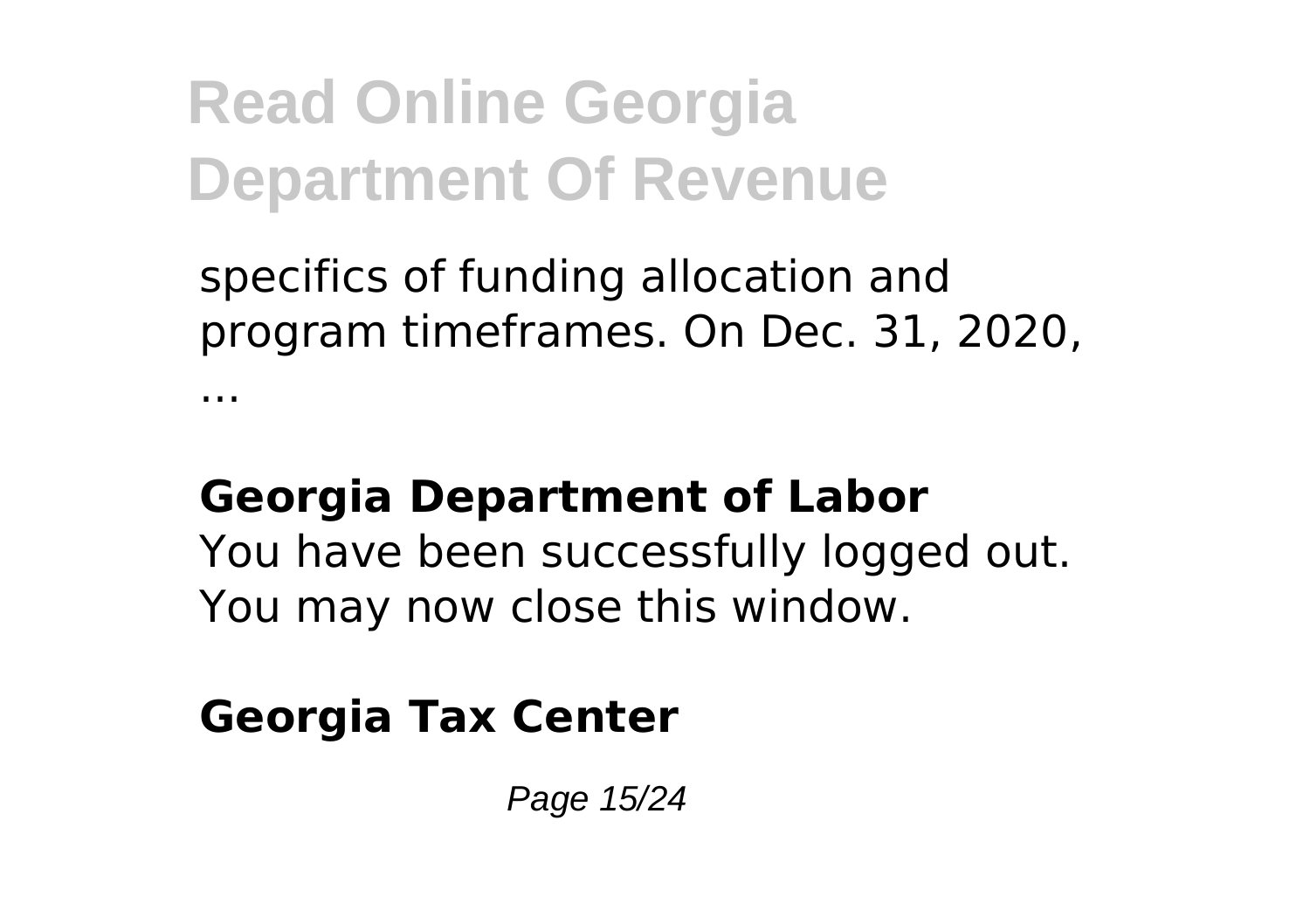Local, state, and federal government websites often end in .gov. State of Georgia government websites and email systems use "georgia.gov" or "ga.gov" at the end of the address. Before sharing sensitive or personal information, make sure you're on an official state website.

#### **Georgia Department of Driver**

Page 16/24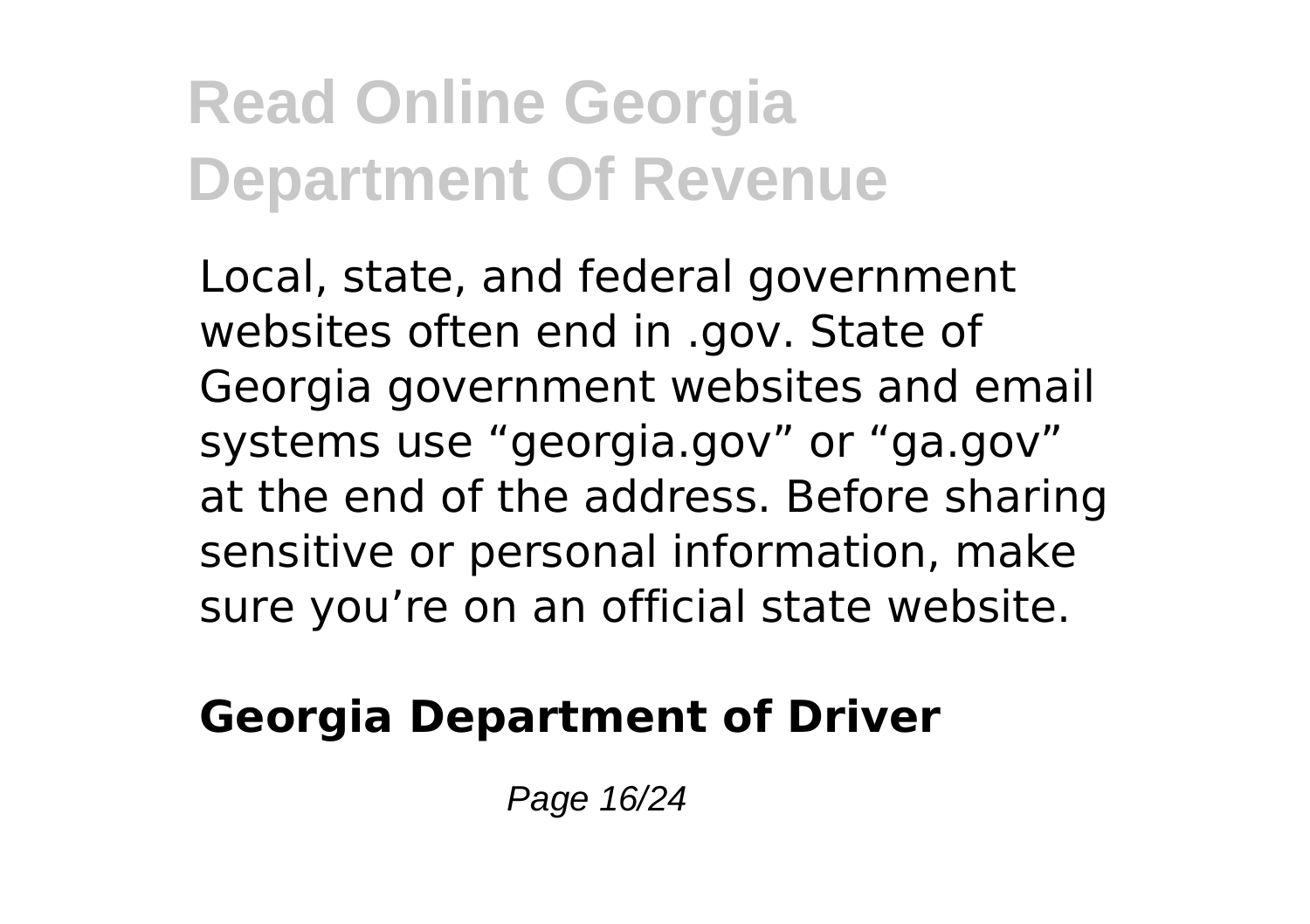#### **Services**

Complete title applications and license plate registrations at your County Tag Office. Select the county where you live and submit for the location and hours of operation of your local County Tag Office.

### **Motor Vehicle Division | Georgia**

Page 17/24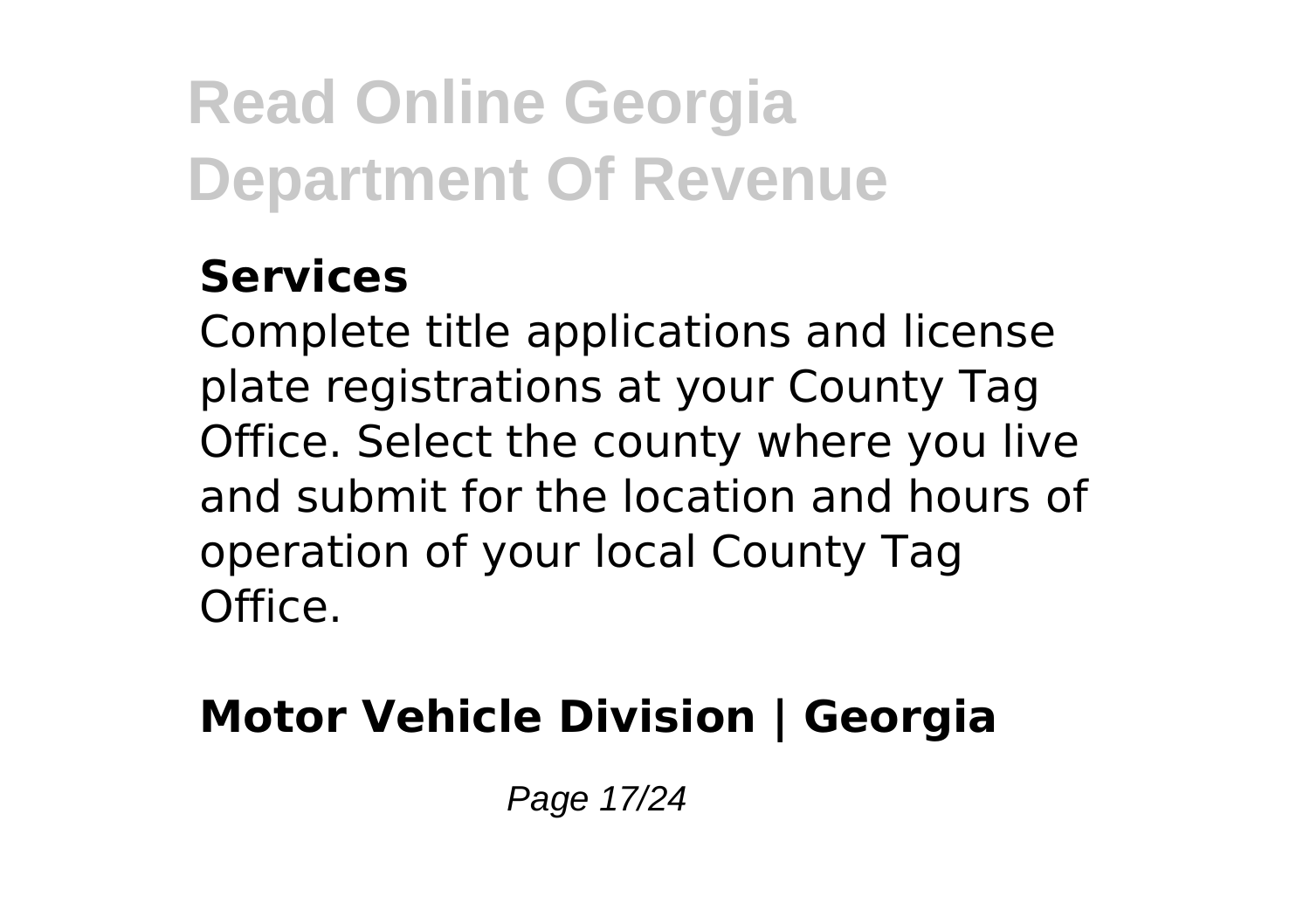#### **Department of Revenue** Georgia Department of Revenue. FIND A KIOSK ©2020 Georgia MV Express. Partner Login ©2020 Georgia MV Express.

#### **Georgia MV Express Kiosk – Registration Renewal & More** If you would like to: Get or Renew your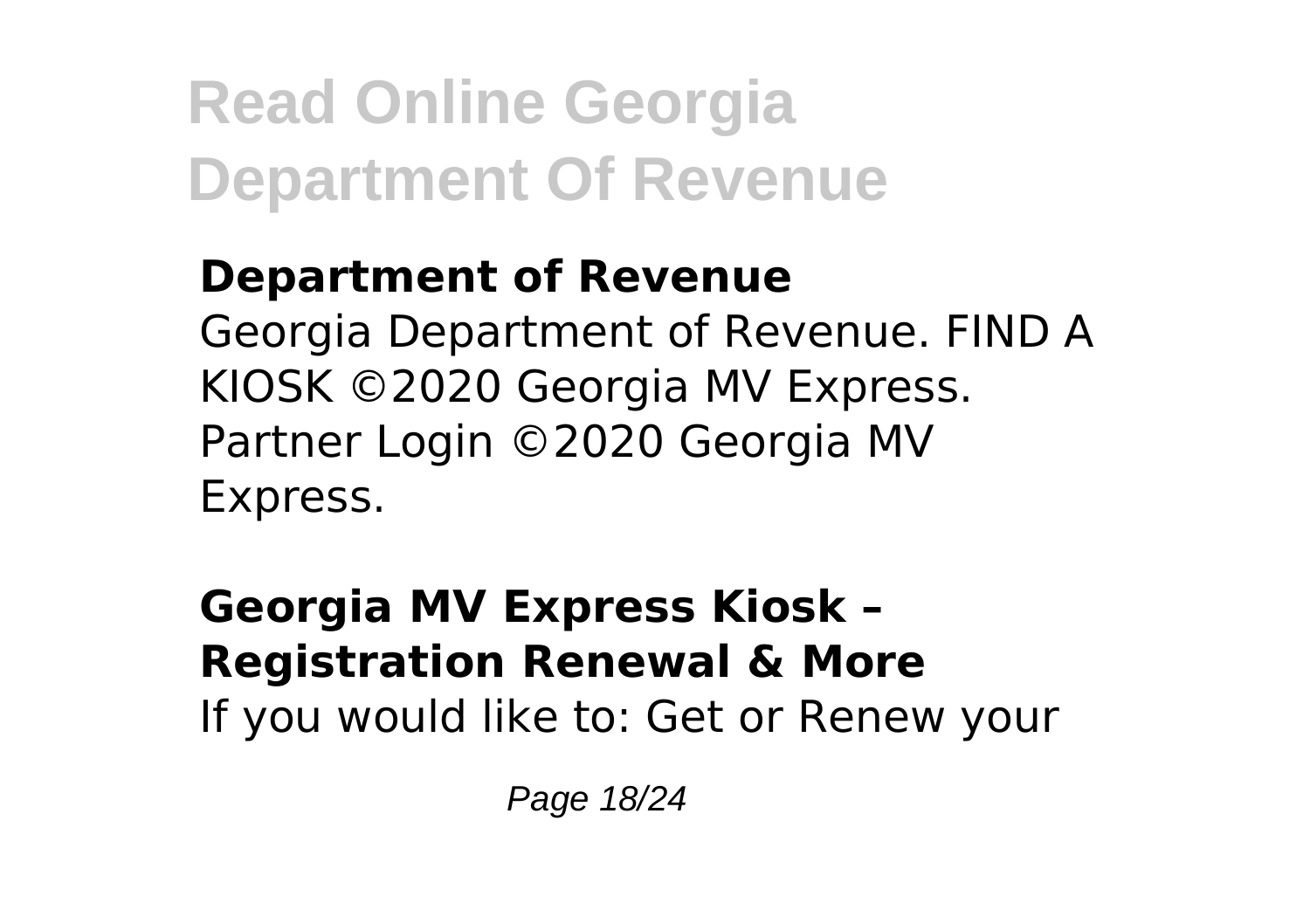tags Register your vehicle Get a new License Plate Cancel Registration and other vehicle-related services Please visit the Georgia Department of Revenue (DOR) - Motor Vehicle Division.

#### **Tags | Georgia Department of Driver Services**

Each year funds are turned over by

Page 19/24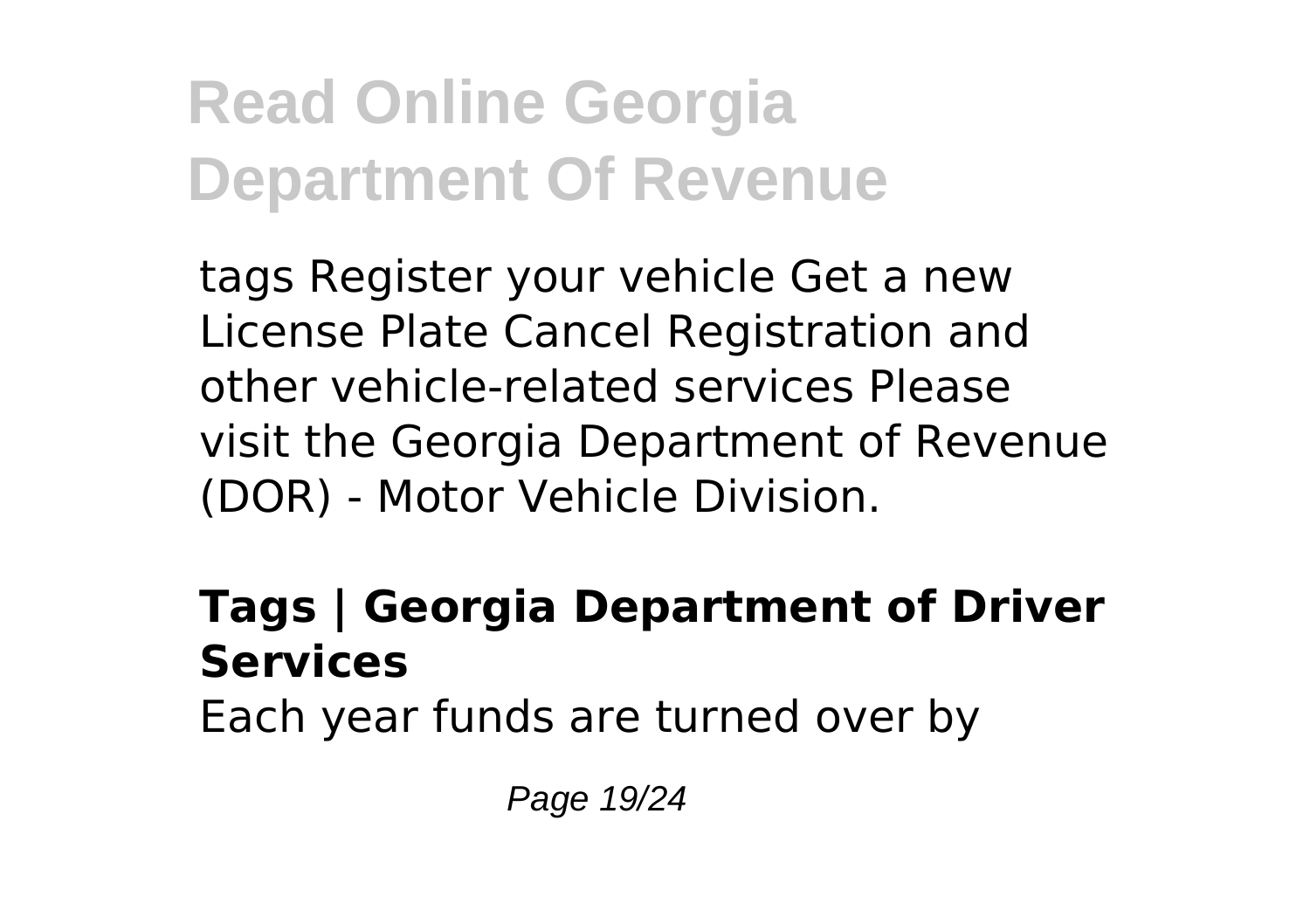entities who are unable to contact property owners. These funds may be in the form of cash, stocks, bonds, securities, insurance benefits etc.

### **Welcome to Georgia Unclaimed Property Search**

The Georgia Department of Revenue (GDOR) is the principal tax collection

Page 20/24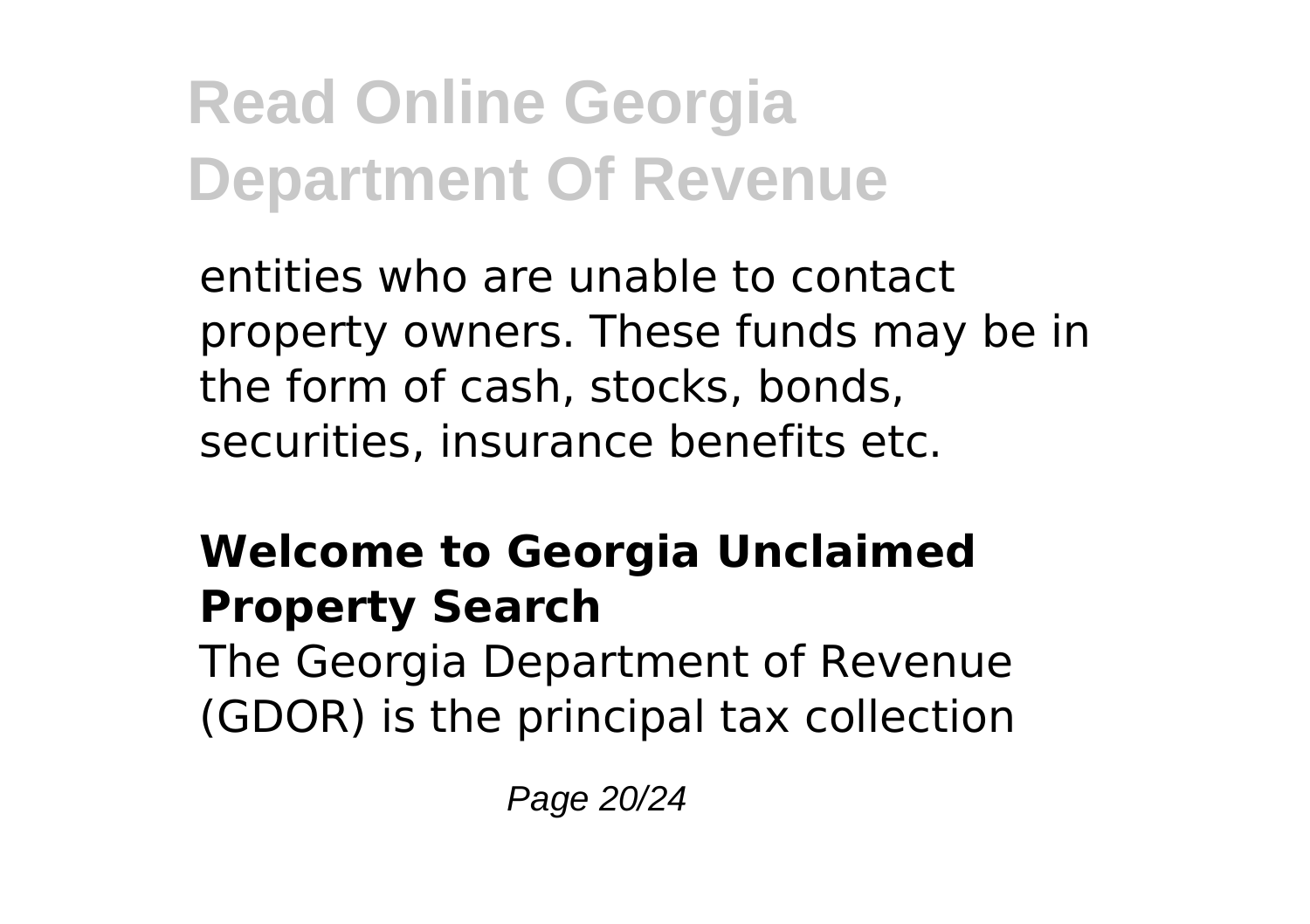agency in the U.S. state of Georgia.The Department administers tax laws and enforces laws and regulations concerning alcohol and tobacco products in the state. The Georgia Department of Revenue is headquartered in Atlanta, Georgia. Organization. The Department is led by a Revenue Commissioner and has 964 employees within ...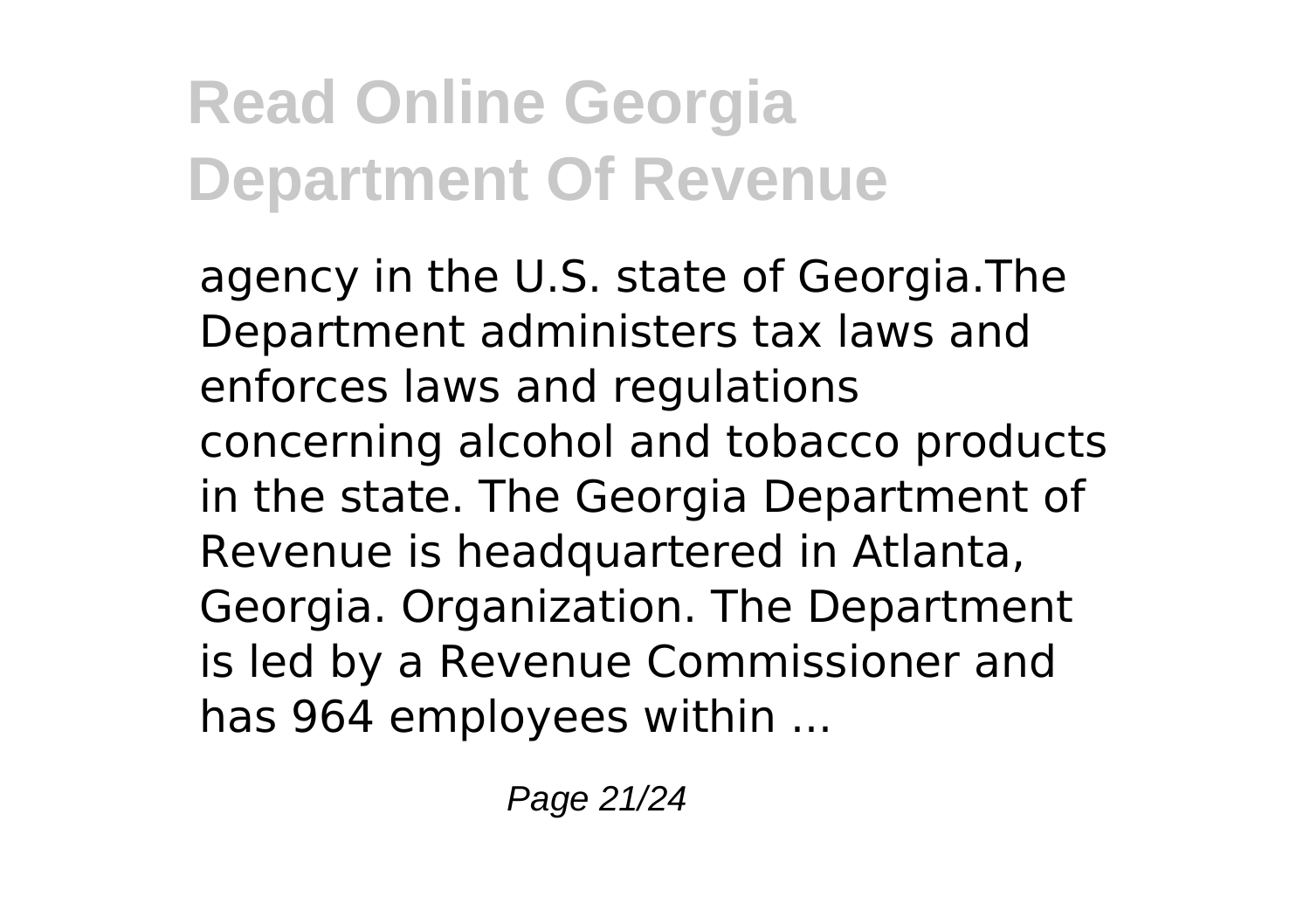#### **Georgia Department of Revenue - Wikipedia**

Florida Department of Revenue - The Florida Department of Revenue has three primary lines of business: (1) Administer tax law for 36 taxes and fees, processing nearly \$37.5 billion and more than 10 million tax filings annually; (2)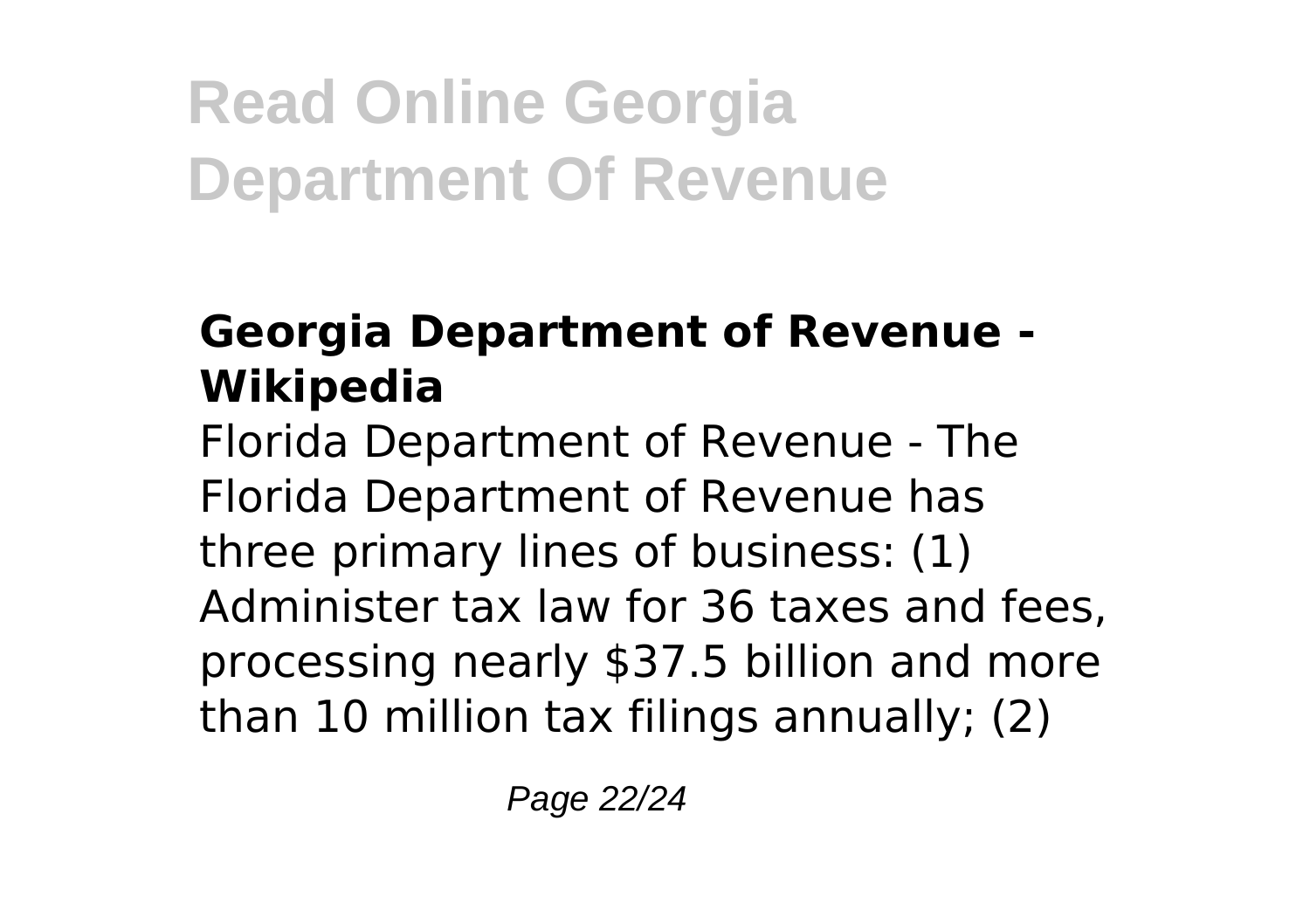Enforce child support law on behalf of about 1,025,000 children with \$1.26 billion collected in FY 06/07; (3) Oversee property tax administration involving 10.9 ...

Copyright code:

Page 23/24